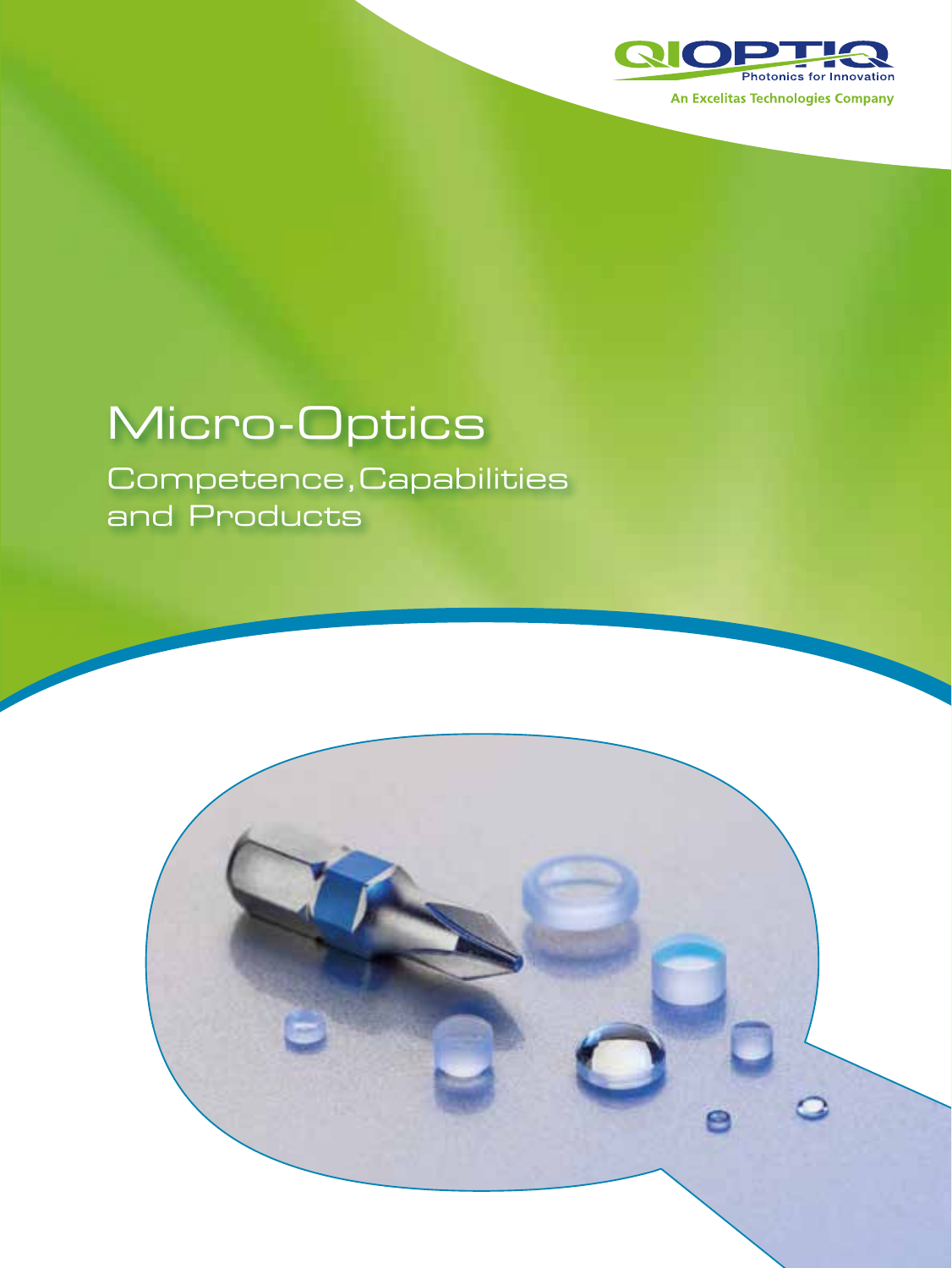Qioptiq, an Excelitas Technologies Company, designs and manufactures photonic products and solutions that serve a wide range of applications across the medical, life sciences, industrial manufacturing, defense, semiconductor, aerospace, and scientific sectors.

Qioptiq customers benefit from the integrated knowledge and expertise of Avimo, Gsänger, LINOS, Optem, Point Source, Rodenstock, Spindler & Hoyer and others.

In October 2013, Qioptiq was acquired by Excelitas Technologies Corp., a global photonic technology leader focused on delivering innovative, customized solutions to meet the high-performance illumination, optical and, detection technology demands of OEM customers worldwide. Today, the Excelitas team proudly includes more than 7,000 employees across North America, Europe and Asia.

Visit [www.excelitas.com](http://www.excelitas.com) for more information.

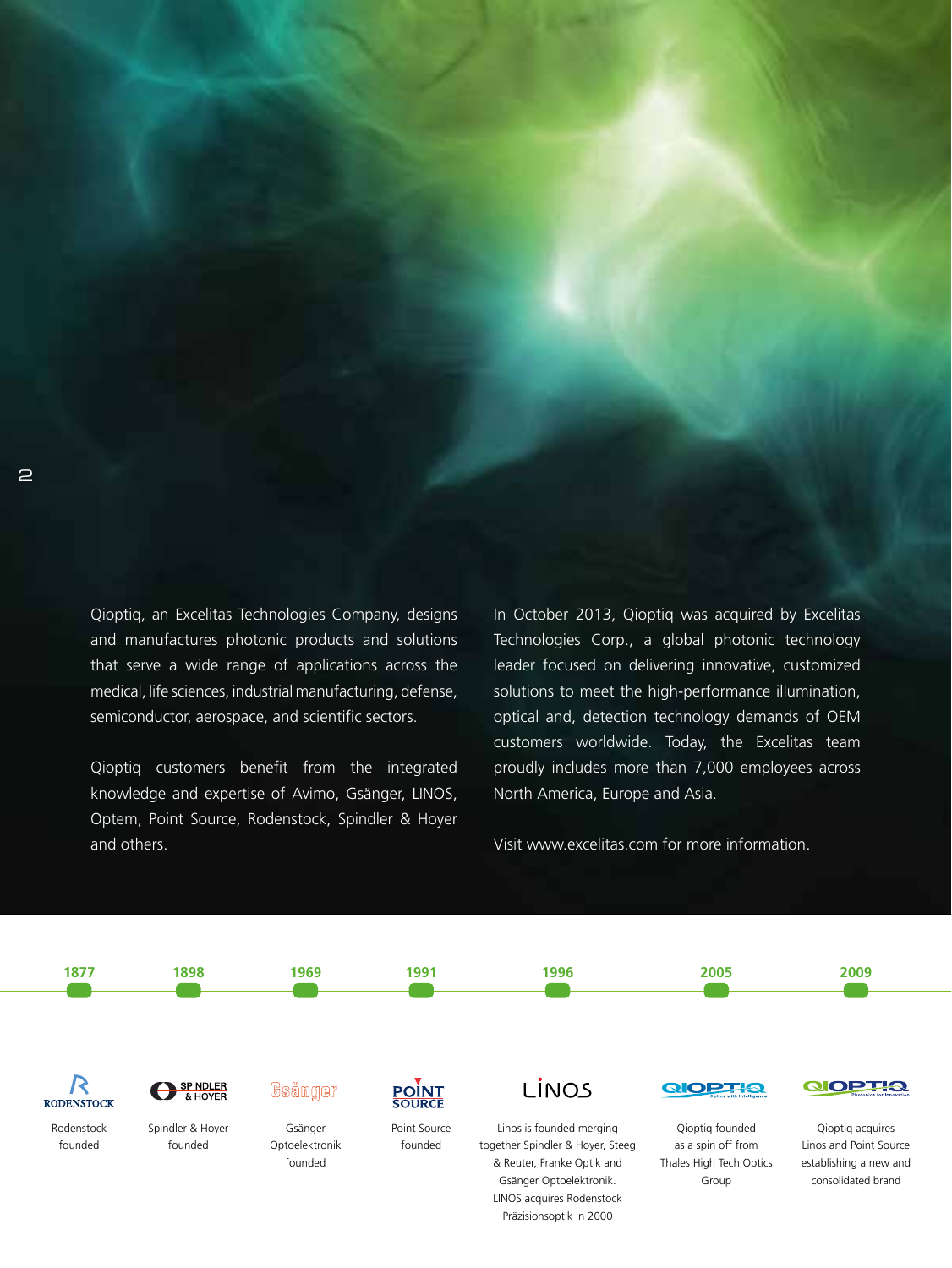

#### BIOMEDICAL



CONSUMER **PRODUCTS** 



#### SEMICONDUCTOR

#### INDUSTRIAL



DEFENSE & AEROSPACE

SCIENTIFIC & ANALYTICAL



### **Content**

| <b>Company Profile</b>                  | 02 - 03        |
|-----------------------------------------|----------------|
| <b>Precision Micro-Optics</b>           | 04             |
| <b>Expertise in Micro Since 1952</b>    | 0 <sub>5</sub> |
| <b>OEM Expertise</b>                    | $06 - 07$      |
| <b>HD Micro-Objectives</b>              |                |
| FALCON Series for 1/10" Sensors         | 1 <sub>0</sub> |
| EAGLE Series for 1/6" and 1/10" Sensors | 11             |

3



Lumen Dynamics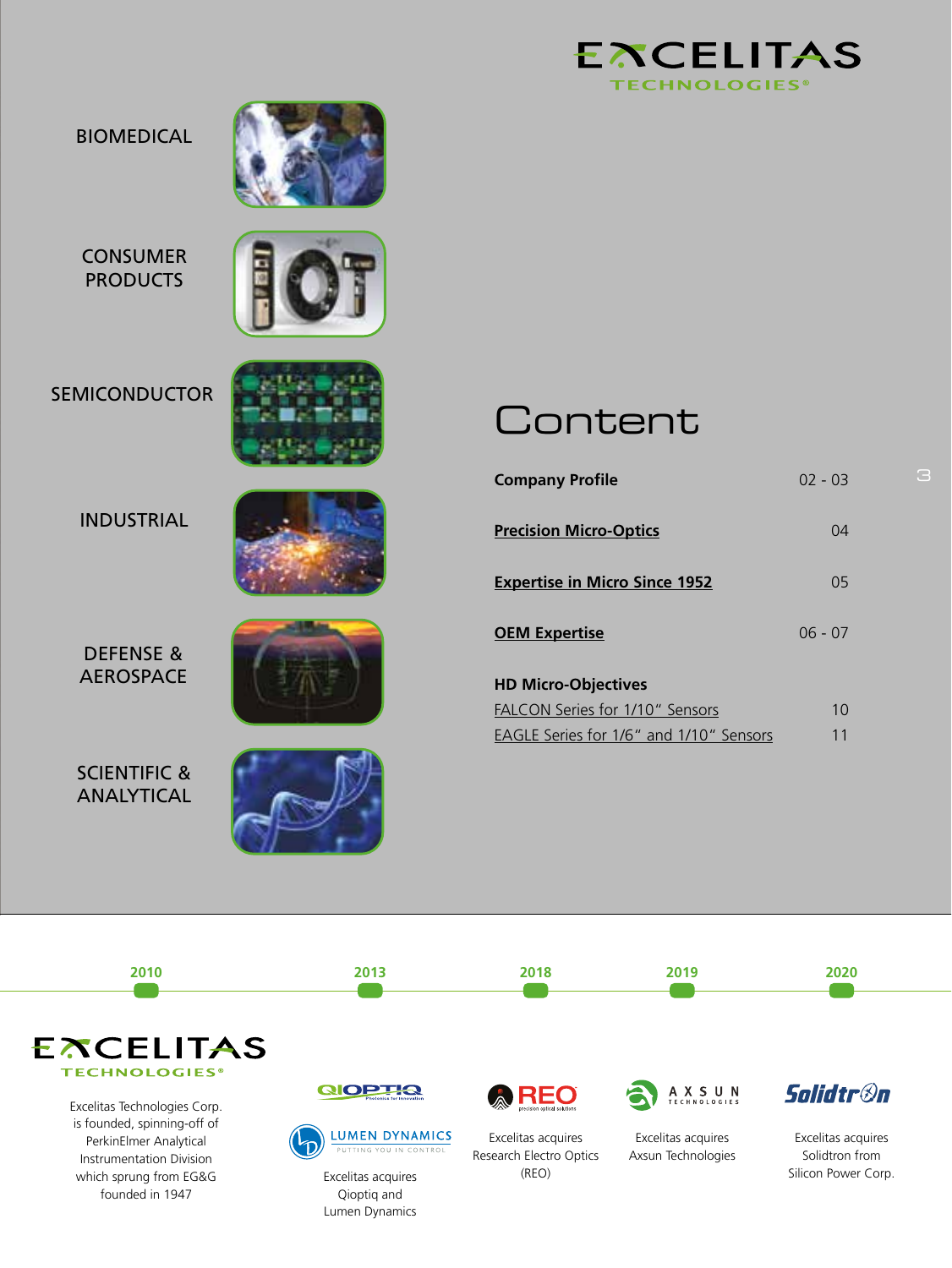## <span id="page-3-0"></span>**Precision Micro-Optics**

With more than 80 skilled optics professionals, Qioptiq in Asslar, Germany specializes in the development and manufacture of micro-optic components, assemblies and solutions.

#### **Micro-Optics**

Qioptiq utilizes a good eye, steady hand and ultraprecise tools to manufacture miniature lenses, some measuring less than 1 millimeter in diameter. As one might imagine, the daily production output for our micro-optics operation fits in the space equivalent to a shoebox. Upon production, we ship these precision lenses all over the world to meet the micro-optic needs of our customers in the medical, analytical instrumentation, automated optical inspection and scientific research sectors.



#### **Our Micro-Optic Capabilities**

- Grinding and polishing of spherical and plano optical components ≥0.3mm from all established glasses
- CNC and traditional production technologies
- Thin film coating of precision optics
- Optical fine cementing and alignment
- Assembling, testing and documentation
- Narrow tolerances for high-end applications
- Special test equipment

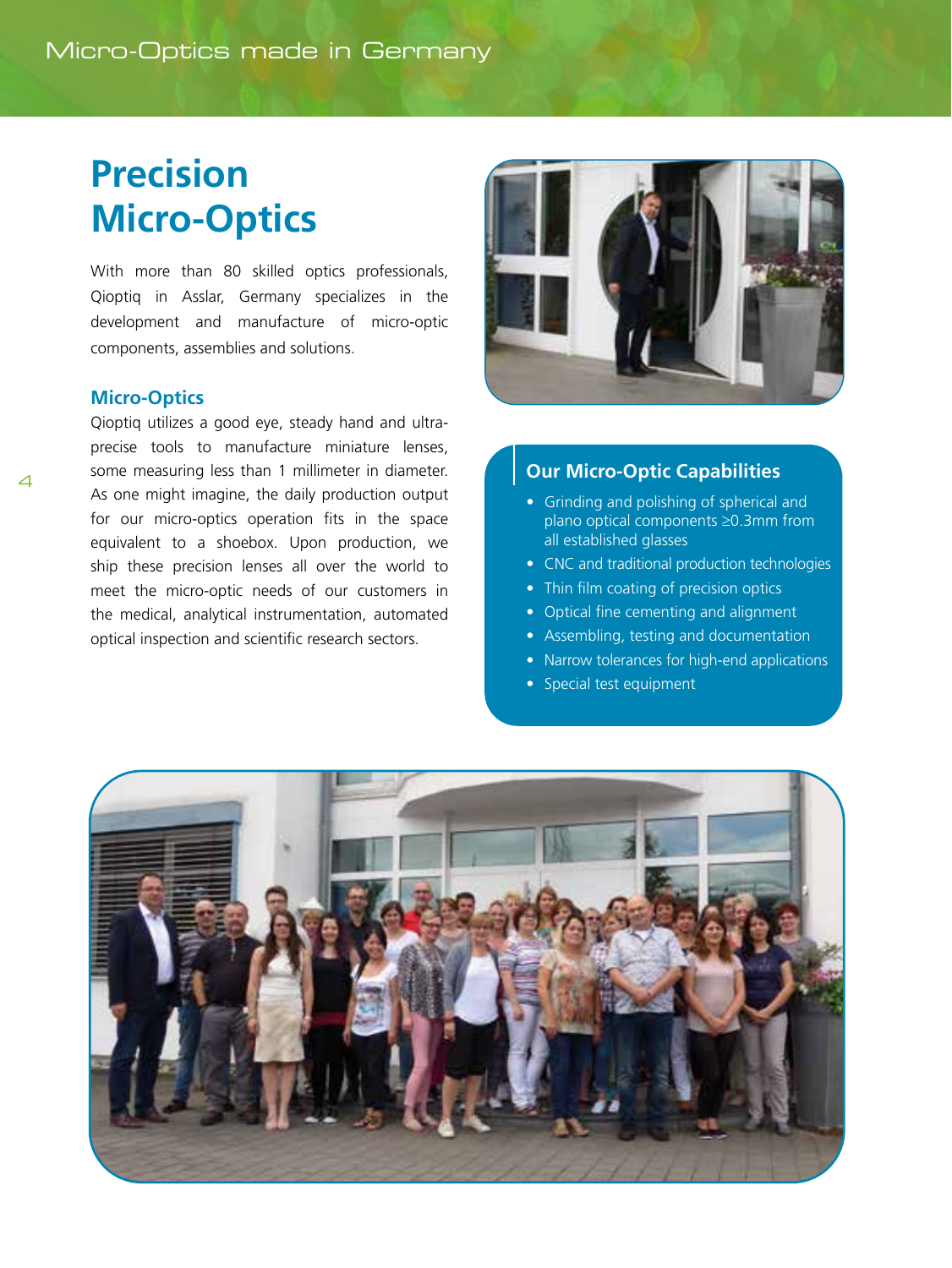## <span id="page-4-0"></span>**Expertise in Micro Since 1952**

Our team in Asslar has been part of the Qioptiq Group since 2005, but our "Optical competence" reaches back to 1952, when Neeb-Optik GmbH was founded in Wetzlar, one of Germany's top centers of the optical excellence.



The production flow covers all work steps of lens production, from grinding and polishing, to coatings up through complex micro-assemblies. The components produced are used not only in medical applications such as endoscopy, but also in many industrial fields including metrology and automation technology. The Asslar production site supplies OEMs and business units within the Qioptiq Group, both of which further integrate the products supplied into complex optical products and systems.

#### **Optical Expertise in Asslar**

Over the last few years, we have experienced an emergence of increasingly innovative and efficient technologies for examining the smallest of spaces, driving medical diagnostics to advance into incredibly small dimensions. In addition to the substantial contribution of chip technology, developments in optics have also played a significant role in the growth of this field, which is where Qioptiq's Micro-Optics center of excellence has specialized.

#### **Leading Manufacturer of High-Quality Micro-Optics**

As a successful manufacturer of micro-optics for over 65 years, Qioptiq has continually strived to advance its special competencies as a precision lens developer. Today, as part of Excelitas Technologies, our Micro-Optics experts maintain and build upon our position as a highly specialized precision lens solutions provider.

#### **Applications & Markets:**

- Endoscopy • Ophthalmology
- Surgical robotics • Machine vision
- Clinical diagnostics Metrology
- Dental imaging
- Automation

5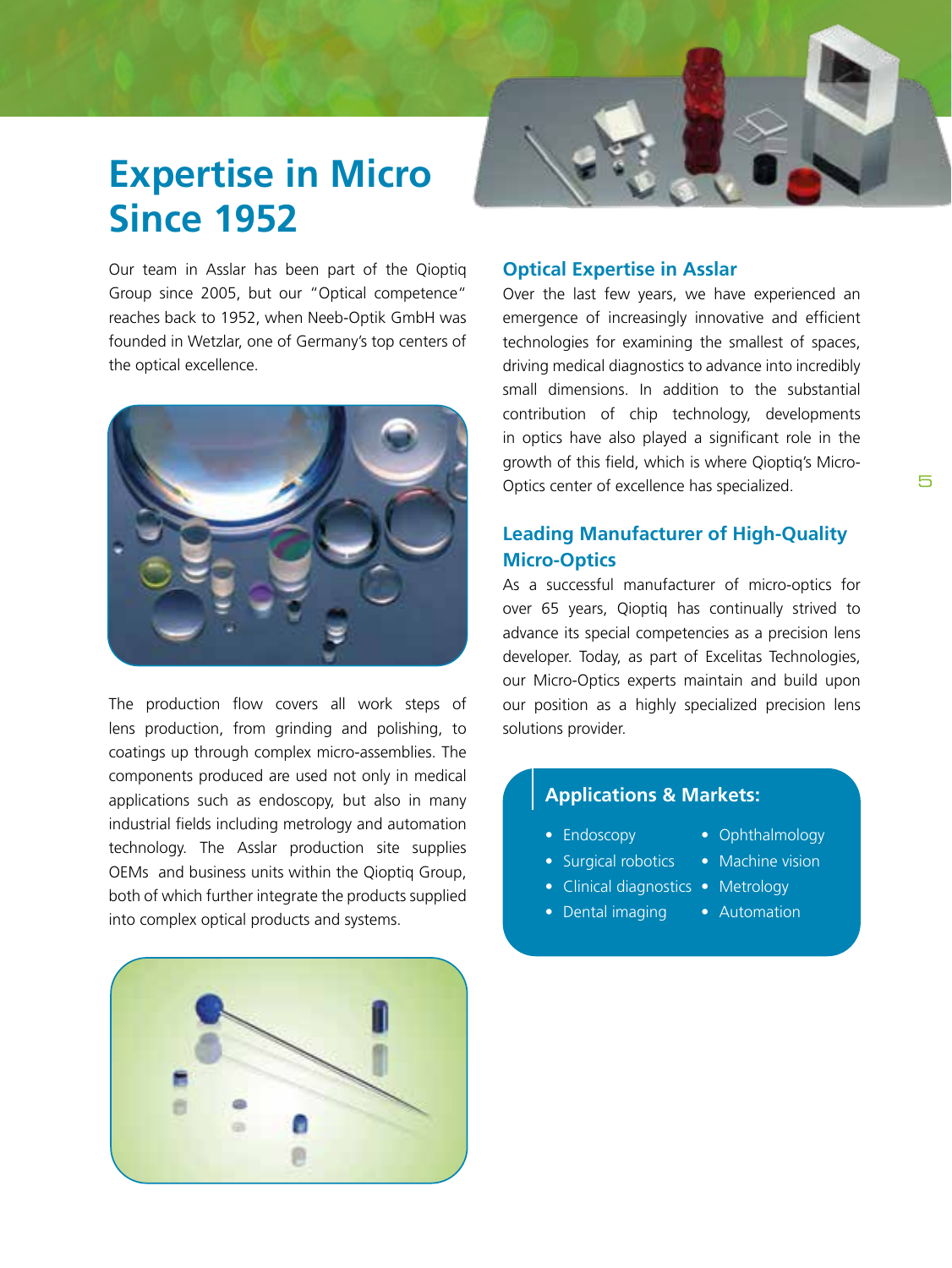### <span id="page-5-0"></span>**OEM Expertise**

The motto "faster, higher, stronger" drives Olympic competitors. However, at Qioptiq, our motto "smaller, more complex, more powerful" guides us to deliver the utmost in performance and innovation to the field of micro-optic manufacturing.

While this trend toward miniaturization of optics and mechanics offers tremendous new possibilities to our photonics customers, it also poses new challenges for manufacturers of optoelectronic devices and assemblies.

Today's optical sensors are so small that they can be easily guided through blood vessels and organs – giving users deep insight into the human body. These innovative technologies allow medical physicians to experience the human organism in its immediate



function, recognize causes of diseases at the source and evaluate therapeutic effects. As a result, complex and sometimes even risky surgical interventions can be avoided and replaced by minimally invasive procedures with faster recovery times.



Unbeatably small and efficient: our customized video camera

As a highly trusted brand, Qioptiq enables manufacturers of endoscopes, dental cameras and surgical robotics systems to utilize our latest optical and mechanical technologies in leadingedge medical devices and applications. We provide leading medical systems manufacturers with broad expertise across all disciplines of photonic technology. Our components and assemblies enable OEMs to develop and manufacture everything from prototypes to series production, resulting in the delivery of complex medical products.

#### **Applications:**

- Rigid and flexible medical endoscopes
- CCD cameras
- Surgical robotics
- Image processing
- Technical endoscopes

In one specific case requiring direct imaging into the human heart, our specialists were tasked with developing and producing a lens consisting of five high-precision, mounted micro-lenses with an outer diameter of less than one millimeter. We offer micro-optic sample, pre-serial and serial production according to customer design and drawing (build-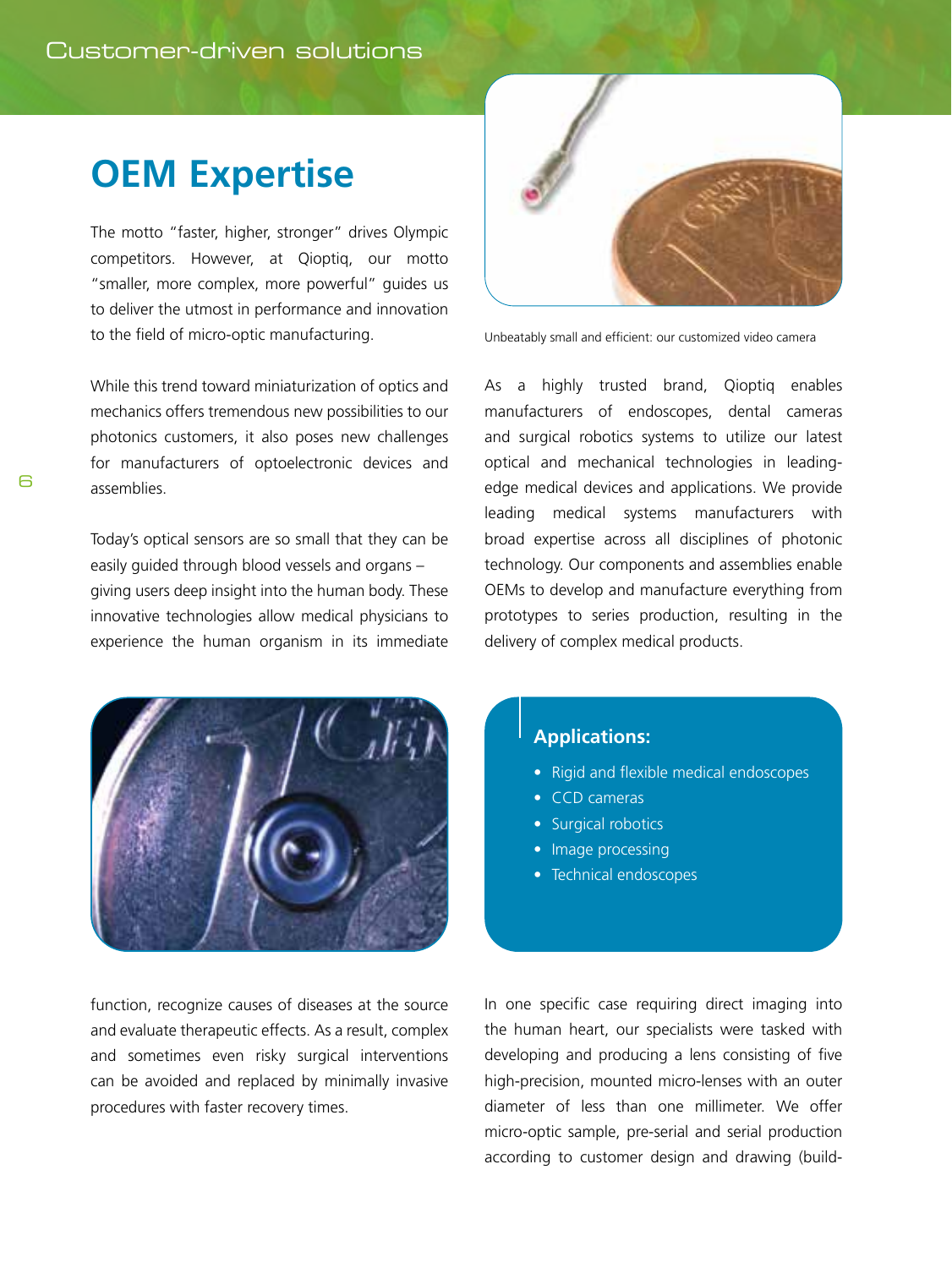

7

#### **Our Services:**

- Build-to-print
- Mechanical and coating design
- Prototyping and pre-serial and serial production
- Testing and documentation

to-print), or can partner with our OEM customers to jointly develop products from concept through completion. Regardless of the engagement for development, we listen attentively to our customer to fully understand every requirement, whilst sharing our constantly expanding knowledge of economic and technical feasibility of micro-optical components and assemblies.

A mutual project often begins with a customer utilizing one of our standard HD lenses, which provide superior image quality and performance. Once the customer builds the first functional pattern, we then adapt the standard lens to meet his unique requirements for optical performance, size and/or mechanical interfaces.

For more than 65 years, Qioptiq has been developing and manufacturing micro-optical components and assemblies with and for our customers, ensuring that their specifications and intellectual property is our highest priority.

From simple rigid endoscopes to complex systems consisting of microelectronic sensors, multi-element microlens assemblies integrating a multitude of optical glasses, and assembled in filigree metal or plastic housings, Qioptiq solutions allow 4k resolution and fantastic images in 3D for a variety of applications in the medical field and beyond. Technical endoscopy, machine vision, aerospace, safety and security are just a few examples of the areas in which our products fulfill a critical role.

Offering optics manufacturing and testing within a micrometer band, product inspection exclusively under a microscope, use of the latest gluing and mounting methods with comprehensive documentation of the results for complete traceability and verification of specified and guaranteed performance data - are each examples of our ongoing commitment to achieving highest standards for our OEM partners.

Our motto may differ slightly from that of top Olympic athletes but not the passion to constantly evolve and push the limits of the achievable. We stand firmly committed to achieving excellence in all aspects of micro-optic product performance, quality, reliability, delivery and service to deliver customized, market-driven solutions which enable our customers to advance their innovation and excel in their endmarkets and applications.



Fisheye objectives **LED** collimator

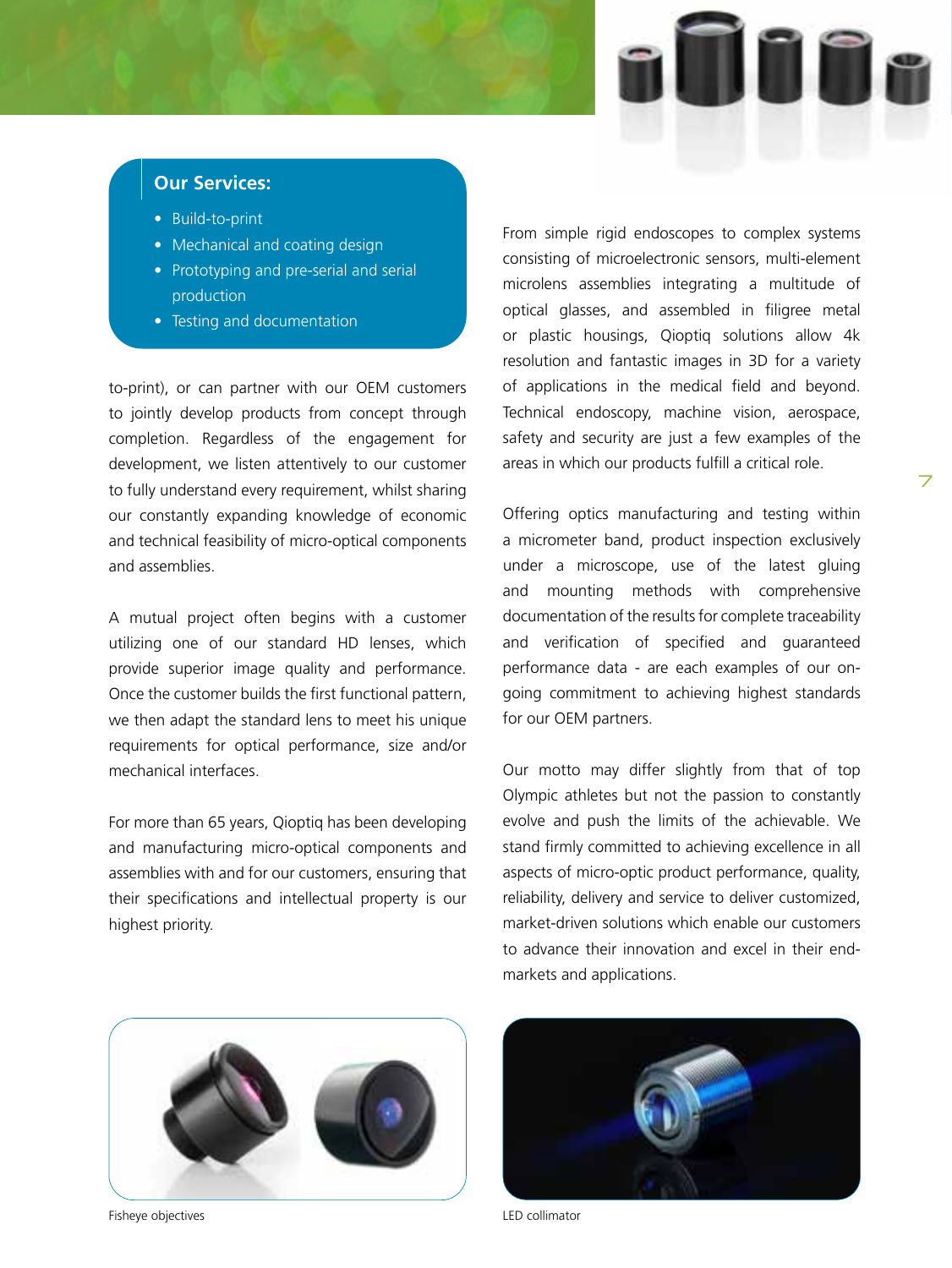## **Our Capabilities ...**

#### **Design & Development**

#### **Customized spherical optics:**

- Assistance in defining specifications with narrow tolerances for high-end applications, e.g. 3D
- Development of optical systems according customer requirements
- Mechanical design
- Coating design
- Use of Zemax OpticStudio®, Code V, SolidWorks, AutoCAD®
- Wide range of Qioptiq test plates available in Zemax OpticStudio® TPL
- ... or simple build to print

#### **Lens Grinding and Polishing**

| <b>Customized spherical optics:</b> |                     |
|-------------------------------------|---------------------|
| • Lens diameter                     | $0.3 - 20$ mm       |
| • Possible surface quality          | $\geq$ 0.5 fringes  |
| • Possible irregularity             | $\geq$ 0.2 fringes  |
| • Center thickness tolerance        | up to $\pm 0.01$ mm |
| • Surface quality                   | 5/1x0.01            |

#### **Centering**

| <b>Specifications</b>     |              |
|---------------------------|--------------|
| Centering error           | >1'          |
| Diameter tolerance        | $> 0.002$ mm |
| ● Various edge geometries |              |

### **Lens Coating**

| <b>Specifications</b>                         |
|-----------------------------------------------|
| • Single layer for all wavelengths, e.g. MgF2 |
| • Double layer (V-coating)                    |
| • Multilayer for UV to NIR                    |
| • Anti-reflective coating                     |
| • Beamsplitter for specific wavelengths       |
| • Back and front mirrors with Al and Ag       |
| • Filters (e.g. IR-cut)                       |
| $\bullet$ Index match                         |

- Spherical lenses, doublets, triplets
- Plano optics
- Rod lenses
- Opto-mechanical assemblies



Design & development



CNC-Polishing



Centering



Optics placed in substrate holder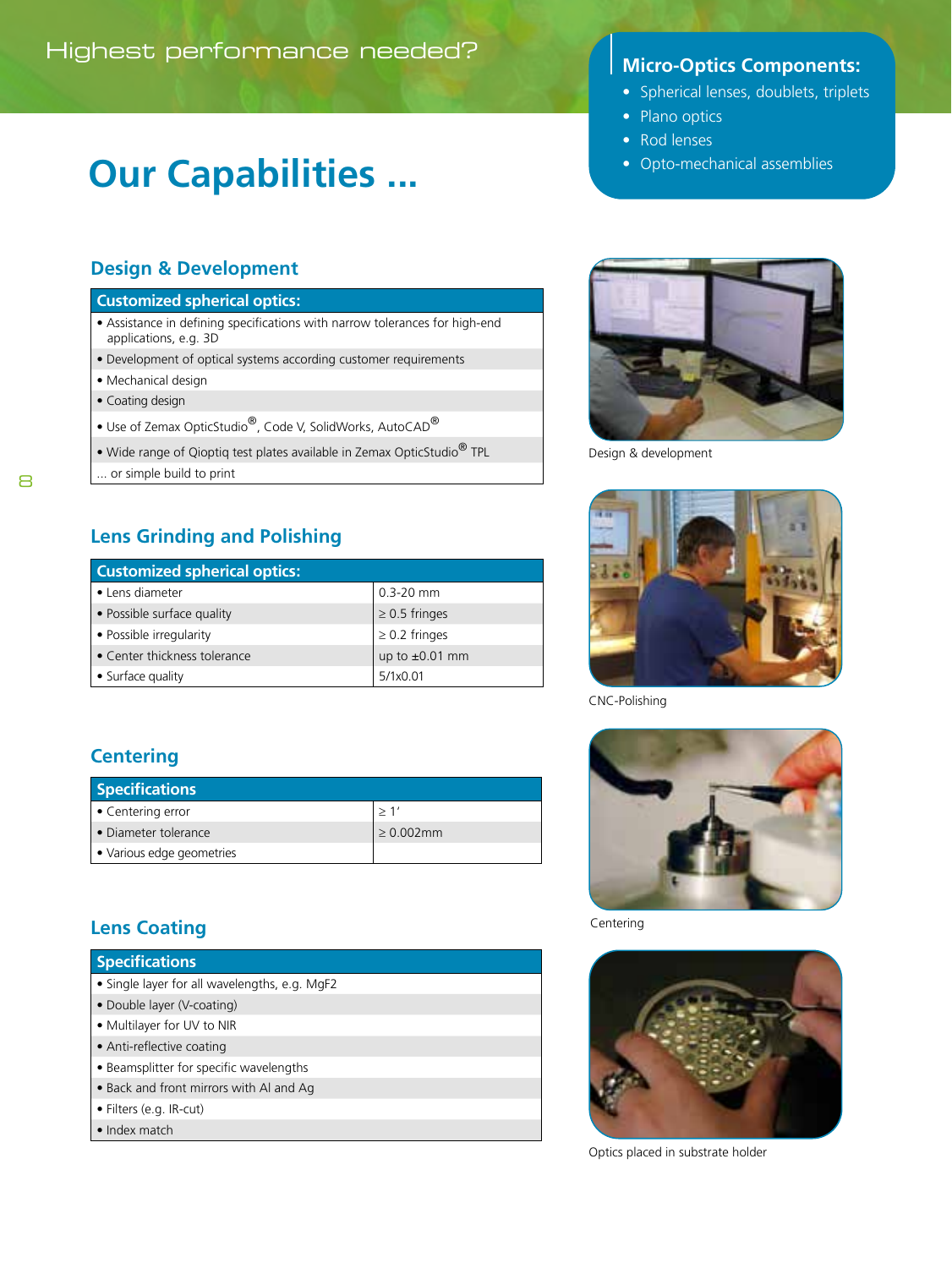## **... for the Success of your Projects.**

#### **Lens Cementing**

#### **Cementing capabilities**

- Diameter ≥ 0.5 mm (smaller diameters on request)
- Doublets / triplets / compact objectives / rod lens systems
- All typical UV glues
- Alignment ≥ 0.5'
- High precision field stop with chromium layer within the glued surface, decentering ±0.01 mm



Lens cementing

#### **Opto-Mechanical Assembling**

| <b>Specifications</b> |                              |
|-----------------------|------------------------------|
| • Field of view       | up to 190°                   |
| • Diameter            | $> 0.8$ mm                   |
| • Pinhole diameter    | $\geq 0.1$ mm $\pm 0.005$ mm |
| • Waterproof          |                              |
| · Biocompatible       |                              |
| • Explosion proof     |                              |
| • Autoclavible        |                              |

#### **Comprehensive Inspection & Documentation**

#### **Range of services**

- Surface quality inspection with microscopes
- Tactile or non-contact measurement
- Interferometric inspection
- Centering error control
- Focal length measurement
- Customer specific test equipment
- Environmental testing
- Durability testing
- Spectrometric measurements
- FAT protocol, COC, melt data and many more upon customer request

**Additional specifications upon request. Please ask our specialists!**



Lens assembling



Interferometric inspection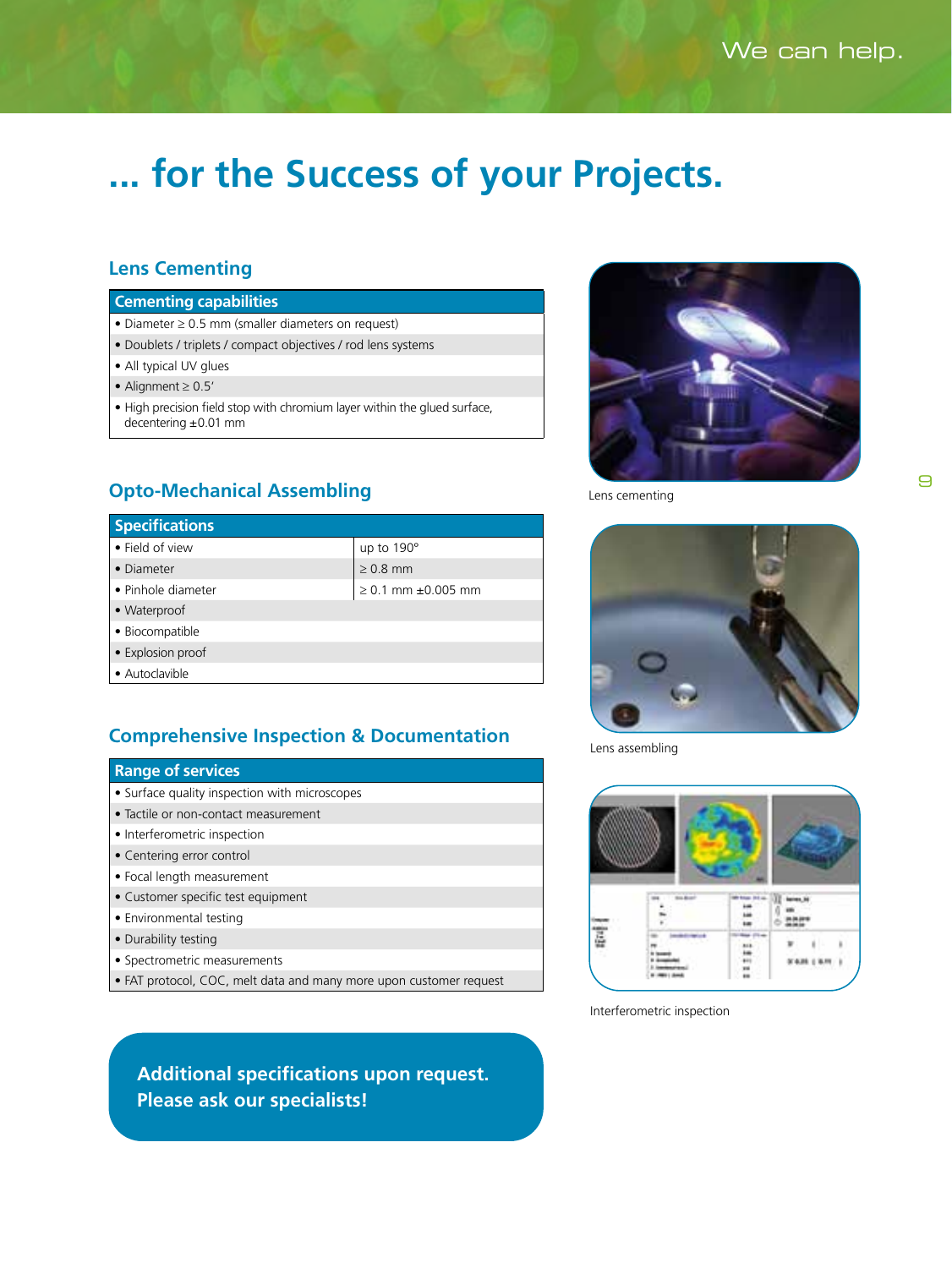### <span id="page-9-0"></span>**HD Micro-Objectives FALCON Series for 1/10" Sensors**



The FALCON objectives for 1/10" image sensors are available in fields-of-view of 90°, 110° and 140°. With a total length of only 5 mm (including back focal distance), the FALCON micro-objectives contain a five-part lens system with an integrated infraredabsorbing filter and a lithographically generated aperture.

A significant feature of the FALCON micro-objectives is the high MTF, making them ideal for small detector dimensions. These objectives are designed for the nominal object distance of  $s0 = 6$  mm. Each of the objectives can be focused at a respective working distance of 3–50 mm. Within this working distance and at a spatial frequency of 100 lp/mm, the MTF is >30%. Within the nominal object distance, the guaranteed MTF of 135 lp/mm for the near-axis rays is above average.

Another specific feature is the unvignetted image of these objectives, which guarantees an optimal homogeneity of the illumination intensity (means a minimum middle-edge fall-off in brightness), only limited by physical rules.

#### **Features:**

- Exceptional high MTF
- Low vignetting
- Infrared-absorbing filter
- Lithographically generated aperture
- Excellent homogeneity of the illumination

#### **Applications:**

- Video endoscopes for medical or technical applications
- Cameras for the industrial sector
- Image processing systems

| <b>HD Falcon Objectives for 1/10" Sensors</b> | Part-No.: | 201 090 900                                  | 201 110 900                                | 201 140 900                                  |
|-----------------------------------------------|-----------|----------------------------------------------|--------------------------------------------|----------------------------------------------|
| Sensor size                                   |           | 1/10''                                       | 1/10''                                     | 1/10''                                       |
| Focal length                                  |           | 1.17 mm                                      | $0.99$ mm                                  | 0.86 mm                                      |
| Diagonal FOV (incl. distortion)               |           | $90^\circ$                                   | $110^\circ$                                | $140^\circ$                                  |
| Image circle                                  |           | 1.84 mm                                      |                                            |                                              |
| F-number                                      |           | f/6                                          |                                            |                                              |
| Spectral range                                |           | 450-650 nm                                   |                                            |                                              |
| Nominal object distance                       |           | $6.0$ mm                                     |                                            |                                              |
| Object distance range through focusing        |           | 3-50 mm                                      |                                            |                                              |
| MTFave $@$ 135 lp/mm $@$ s0 = 6 mm            |           | $\geq$ 32% on axis<br>$\geq$ 14% at the edge | $> 34\%$ on axis<br>$\geq$ 22% at the edge | $\geq$ 37% on axis<br>$\geq$ 16% at the edge |
| Vignetting                                    |           |                                              | $\leq 1\%$                                 |                                              |
| Average transmission                          |           | $\geq 92\%$                                  |                                            |                                              |
| Max. chief ray angle in image plane           |           | $12.5^\circ$                                 | $12.6^\circ$                               | $12.6^\circ$                                 |
| Distortion (acc. to tangent rules)            |           | 26%                                          | 39%                                        | 66%                                          |
| IR-rejection filter                           |           | $\lambda$ cut off = 650 nm (T = 50%)         |                                            |                                              |
| Overall length (entrance surface to detector) |           | 5.0 mm                                       | $5.2 \text{ mm}$                           | $5.1 \text{ mm}$                             |
| Distance exit surface to detector (BFL)       |           | 1.70 mm                                      | 1.90 mm                                    | 1.80 mm                                      |
| O.D. of housing                               |           | 1.70 mm                                      |                                            |                                              |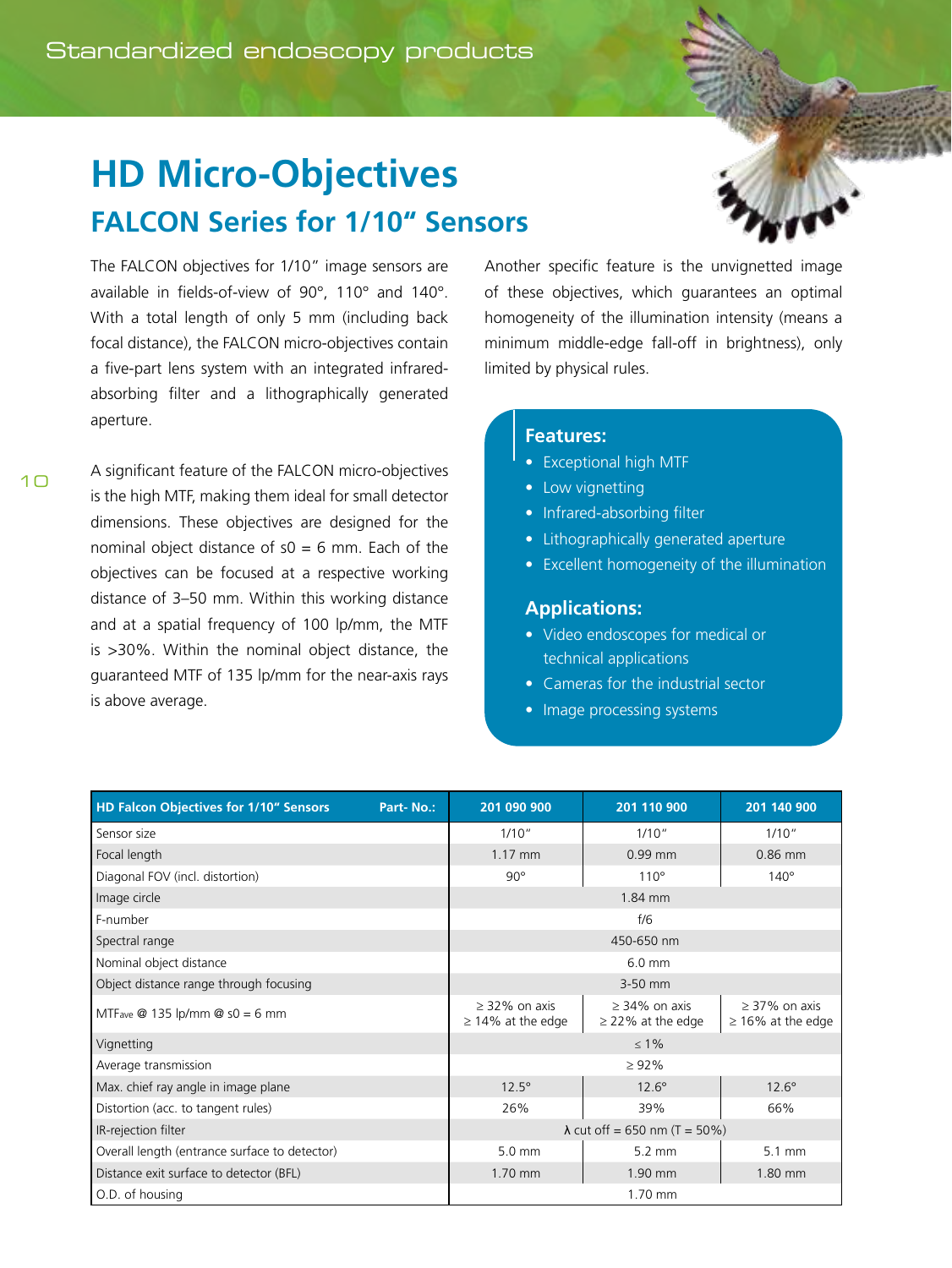### <span id="page-10-0"></span>**HD Micro-Objectives EAGLE Series for 1/6" and 1/10" Sensors**

The EAGLE Series objectives, providing pin-sharp image, have originally been developed for endoscopes. Due to the compact size of the CMOS image sensors which produce the HD resolution (1920 x 1080 pixels), each pixel is only  $1 - 2 \mu m$  (0.001 – 0.002 mm) small. Needless to say, the objective was developed to also work with CCD sensors.

### **Features:**

- Biocompatible material of entrance lens
- High resolution
- Infrared-absorbing filter

#### **Applications:**

- Video endoscopes for medical or technical applications
- Cameras for the industrial sector
- Image processing systems



HD Micro-Objectives FALCON Series for 1/10" Sensors

| HD Eagle Objectives for 1/6" and 1/10" Sensors, Part-No. | 105 006 900                                   | 105 014 900                                  |  |
|----------------------------------------------------------|-----------------------------------------------|----------------------------------------------|--|
| Sensor size                                              | 1/6"                                          | 1/10''                                       |  |
| Focal length                                             | $1.4 \text{ mm}$                              | $1.4 \text{ mm}$                             |  |
| Diagonal FOV (incl. distortion)                          | $140^\circ$                                   | $80^\circ$                                   |  |
| Image circle                                             | 2.70 mm                                       | 1.84 mm                                      |  |
| F-number                                                 | f/6 optional f/10                             | f/6                                          |  |
| Spectral range                                           | 450-650 nm                                    |                                              |  |
| Nominal object distance                                  | 12.0 mm                                       |                                              |  |
| Object distance range through focusing                   | 2-100 mm                                      |                                              |  |
| MTF <sub>ave</sub> $\omega$ 80 lp/mm $\omega$ s0 = 12 mm | $\geq 40\%$ on axis<br>$\geq$ 28% at the edge | $\geq$ 45% on axis<br>$\geq$ 39% at the edge |  |
| Vignetting                                               | $\leq 3.5\%$                                  | $\leq 2.0\%$                                 |  |
| Average transmission                                     | $\geq 92\%$                                   |                                              |  |
| Max. chief ray angle in image plane                      | $18^\circ$                                    | $12.6^\circ$                                 |  |
| Distortion (acc. to tangent rules)                       | 66%                                           | 23%                                          |  |
| IR-rejection filter                                      | $\lambda$ cut off = 650 nm (T = 50%)          |                                              |  |
| Overall length (entrance surface to detector)            | $\leq 8.0$ mm                                 |                                              |  |
| Distance exit surface to detector (BFL)                  | $1.0 \text{ mm}$                              | $1.0 \text{ mm}$                             |  |
| O.D. of housing (changing upon request)                  | $3.2 \text{ mm}$                              | $2.4 \text{ mm}$                             |  |

#### 11